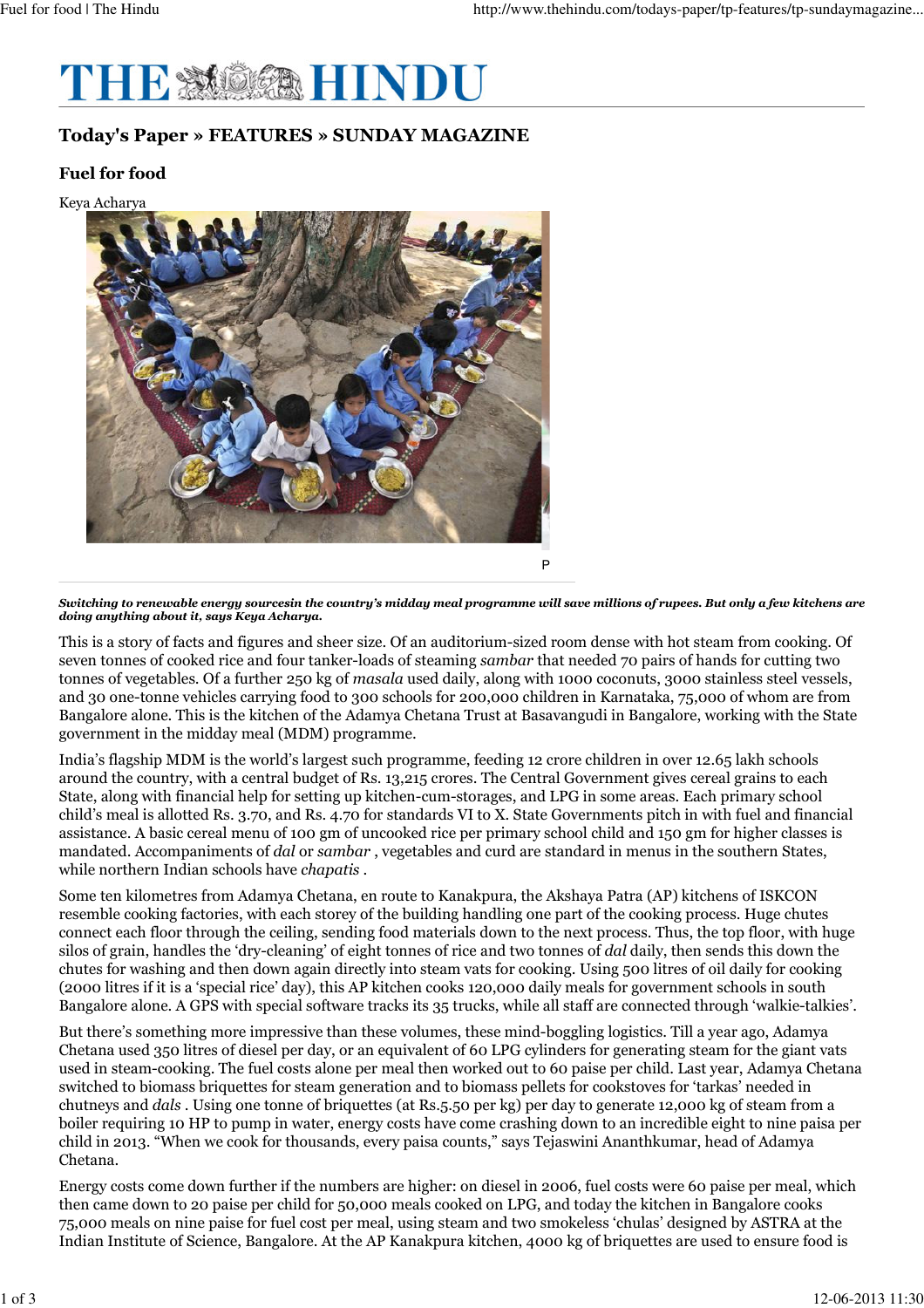cooked at an optimal 93 degrees Celsius, so that it remains safe for eight hours.

Twenty-five-year-old Somashekhar, the 'boiler man' demonstrates how his walkie-talkie helps in conservation. "The kitchens tell me when one cooking cycle is nearly finishing, and I then load the next set [of briquettes]. I load 300 kg at first, and then 50 kg less each time." AP-ISKCON cooks MDM in 19 kitchens in nine States of India. Twelve of these kitchens are now on gasifier steam through briquettes.

Though centralised kitchens, such as these two, are only in urban areas constituting less than 25 per cent of MDM, switching to renewable energy even in urban MDM will amount to savings of millions of rupees to the public exchequer.

The picture is dire in rural areas, where there are now 577,000 MDM kitchens (with 24 lakh helpers). Almost all are run on firewood, some on dung-cake, or on government-supplied LPG, with fuel costs currently estimated to be 30 to 40 paise per meal, says Sejal Dand, Gujarat State Advisor to the Supreme Court Commissioners.

Dr. K Ashok Rao of the Delhi-based Swami Sivananda Memorial Institute (SSMI), working on women and children's health, says the thermodynamic efficiency of MDM rural cookstoves is a mere 8 per cent to 12 per cent. As per the government's own reports, smoke-filled school rooms are common. "The consequent impact on ecology and health is anybody's guess," says Rao. And there is little research on the amount of firewood being used in India to fuel the MDM.

"Assuming each child gets 200 grams of cooked food, at least 24 million kg of food is cooked daily", says Rao. "Hundreds of thousands of tonnes of food is being processed every day by the government at public expense, and still the government has no fuel policy, not even one on its agenda."

In spite of a national renewable energy policy, highlighted by the national action plan on climate change and committed to reducing 25 per cent of carbon emissions, mindsets are straggling. Twenty two out of 29 States have failed even in their policy obligations to purchase at least 5 per cent renewable energy from the national grid, with the national capital Delhi being the worst offender, having virtually no renewable energy supply in its chain. The mid day meal appears to be no exception to the current milieu.

Tejaswini adds, "There is little research on renewable energy cookstoves. Unlike the fuel energy sector, there is no lobby to push this. On the one hand, the government gives subsidy for energy, on the other, it pays no attention to alternatives," she complains, highlighting the need for building a local industry to help the MDM.

"Coconut shells, even tender coconut husks, can be used as alternative fuel," says Tejaswini. "This will reduce fuel costs, remove urban organic waste, promote local industry, and very importantly, it will reduce our country's need for foreign exchange in petroleum imports," she says.

Irregular supply to large-scale applications is currently the biofuel industry's bugbear, with numerous biomass systems unable to run at par. But, as biofuel manufacturers point out, the organised growth of the industry is hampered by a lack of government help for collection, storage, transportation or marketing, thus making the middleman king in this industry too.

Davangere's Surya Biofuels says it manages only by stocking bio-waste during harvesting season for crops such as groundnut and paddy, while Manjunath Oli of Alternate Fuels in Bangalore says they designed their own briquettemachines at Nagpur. Oli also complains of the lack of government price controls on husking mills. "They put any old price they want (on the waste)," he says.

Appropriate technology, meanwhile, is receiving some attention. Svati Bhogle of the Bangalore-based TIDE (Technology Informatics Design Endeavour) and her team designed an energy-efficient biomass cookstove, currently being marketed in Tamil Nadu and Karnataka. "Our data from schools show a saving of 3.6 tonnes of firewood per school per year, a reduction of one hour's cooking time and a safe cooking environment," says Bhogle.

From 2011 to early 2013, SSMI's recommendations on fuel savings, nutrition and health became input for a series of interactions involving academicians, technologists, NGOs and the ministries of women and child development, human resources and new and renewable energy. SSMI hopes to establish a methodology through baseline studies to be undertaken in Andhra Pradesh, which could help towards policy subsequently.

"For several years now SSMI has been raising its voice about the problem of fuel energy," says Rao. "It is time for the Government of India to get serious."

Meanwhile, the two early 'MDM conservation pioneers', Adamya Chetana and Akshaya Patra, are trying to become 'zero waste' operations. Akshaya Patra composts its kitchen waste, while piggery farms collect all Adamya Chetana's kitchen scraps, and starch from the rice is re-used in the sambar . This year, the trust is deciding on ways to reuse 65,000 to 75,000 litres of water everyday.

AkshayaPatra has recently found a solution, treating and reusing 80,000 daily litres of starch back into vegetablewashing, and is looking for ways to reuse its treated water, two lakh litres daily, back into the kitchens. Conservation in the MDM is a distinct possibility.

## Hundreds of thousands of tonnes of food is being processed every day by the government at